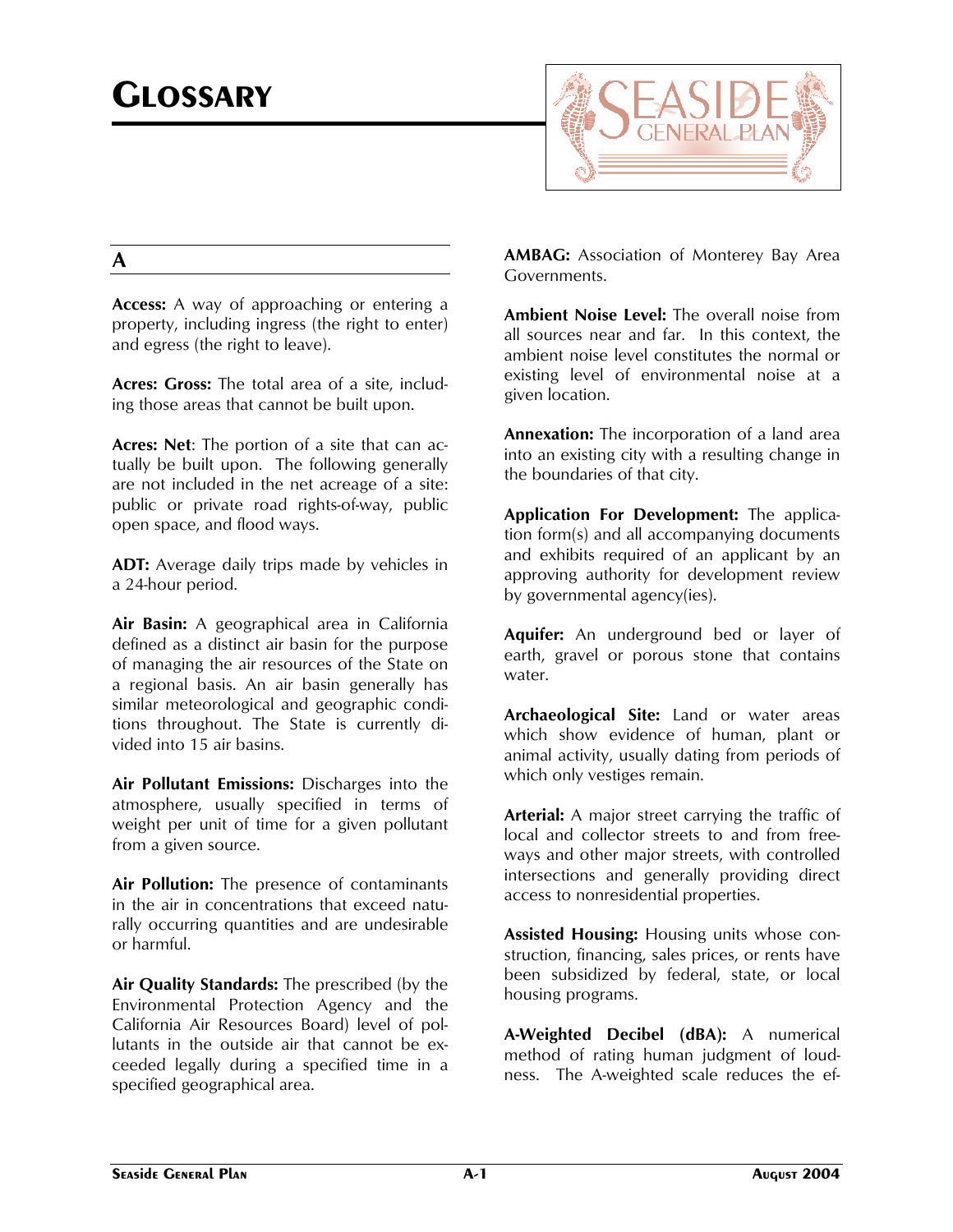

fects of low and high frequencies in order to simulate human hearing.

## **B**

**Base Flood Elevation:** The highest elevation, expressed in feet above sea level, of the level of flood waters expected to occur during a 100-year flood (i.e., a flood that has 1 percent likelihood of occurring in any given year).

**Benefit Assessment District:** An area within a public agency's boundaries that receives a special benefit from the construction of one or more public facilities. A Benefit Assessment District has no legal life of its own and cannot act by itself. It is strictly a financing mechanism for providing public infrastructure as allowed under the Streets and Highways Code. Bonds may be issued to finance the improvements, subject to repayment by assessments charged against the benefiting properties. Creation of a Benefit Assessment District enables property owners in a specific area to cause the construction of public facilities or to maintain them (for example, a downtown, or the grounds and landscaping of a specific area) by contributing their fair share of the construction and/or installation and operating costs.

**Bike Lane:** A corridor expressly reserved by markings for bicycles, existing on a street or roadway in addition to any lanes for use by motorized vehicles (Class 2 Bikeway).

**Bike Path:** A paved route not on a street or roadway, and expressly reserved for bicycles. Bike paths may parallel roads but typically are separated from them by landscaping (Class I Bikeway).

**Bike Route:** A facility shared with motorists and identified only by signs. A bike

route has no pavement markings or lane stripes (Class 3 Bikeway).

**Blight:** A condition of a site, structure, or area that may cause nearby buildings and/or areas to decline in attractiveness and/or utility. The Community Redevelopment Law (Health and Safety Code, Sections 33031 and 33032) contains a definition of blight used to determine eligibility of proposed redevelopment project areas.

**Buffer:** A strip of land designated to protect one type of land use from another with which it is incompatible. Where a commercial district or agricultural uses abuts a residential district, for example, additional use, yard, or height restrictions may be imposed to protect residential properties. The term may also be used to describe any zone that separates two unlike zones such as a multifamily housing zone between single-family housing and commercial uses.

**Building:** Any structure having a roof supported by columns or walls and intended for the shelter, housing or enclosure of any individual, animal, process, equipment, goods or materials of any kind or nature.

### **C**

**California Environmental Quality Act (CEQA):** A State law requiring State and local agencies to regulate activities with consideration for environmental protection. If a proposed activity has the potential for a significant adverse environmental impact, an Environmental Impact Report (EIR) may be required to be prepared and certified as to its adequacy before taking action on the proposed project.

**California Housing Finance Agency (CHFA):** A State agency, established by the Housing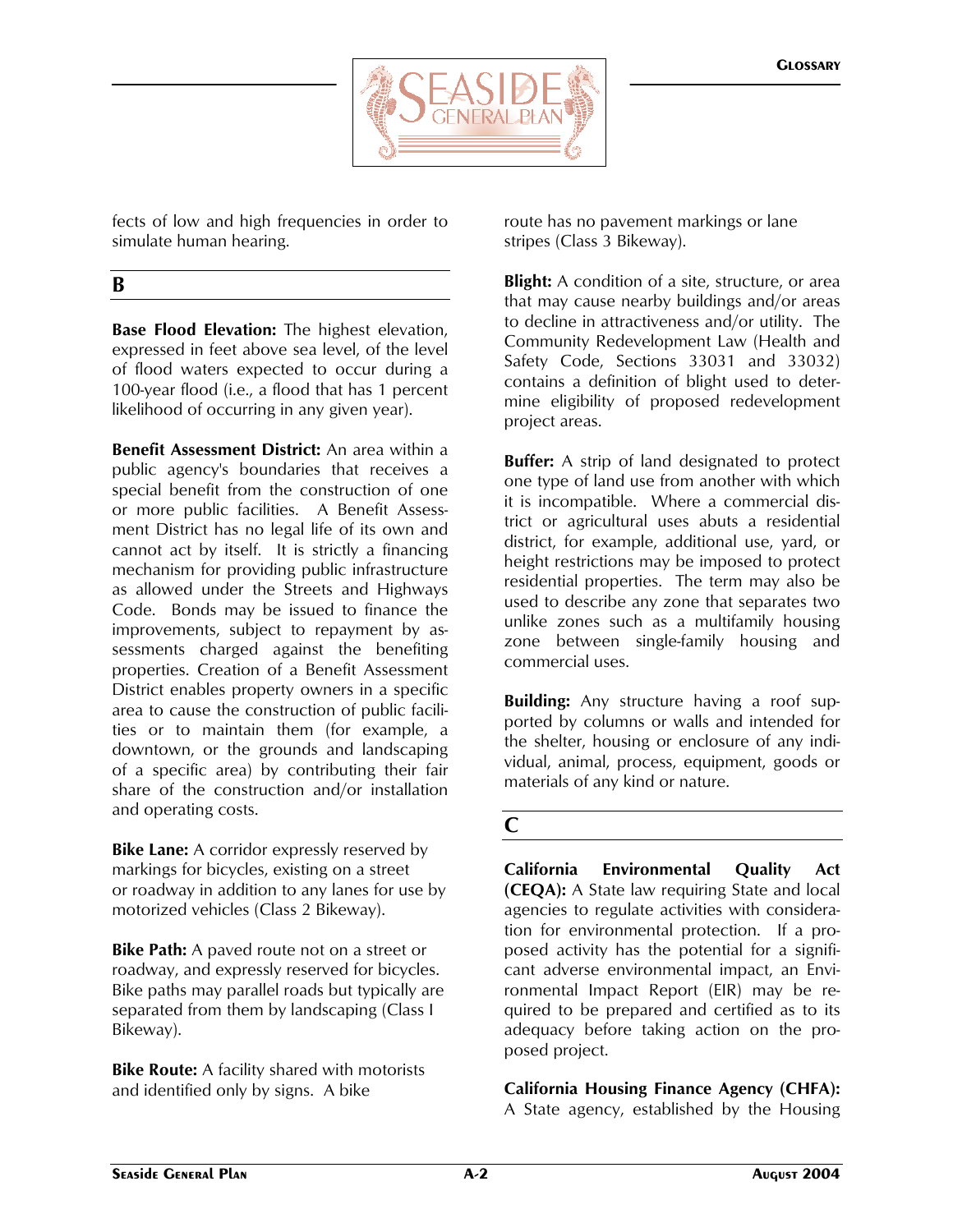

and Home Finance Act of 1975, which is authorized to sell revenue bonds and generate funds for the development, rehabilitation, and conservation of low- and moderate-income housing.

**Caltrans:** California Department of Transportation.

**Capital Improvement Program (CIP):** A proposed timetable or schedule of all future capital improvements (government acquisition of real property, major construction project, or acquisition of long lasting, expensive equipment) to be carried out during a specific period and listed in order of priority, together with cost estimates and the anticipated means of financing each project. Capital improvement programs are usually projected five or six years in advance and should be updated annually.

**Census:** The official decennial enumeration of the population conducted by the federal government.

**CHDO:** Community Housing Development Organization.

**City:** City, with a capital "C," generally refers to the government or administration of the City of Seaside. City, with a lower case "c" may mean any city.

**Clean Air Act:** Federal legislation establishing national air quality standards.

**Clustered Development:** Development in which a number of dwelling units are placed in closer proximity than usual, or are attached, with the purpose of retaining an open space area.

**Collector:** A street for traffic moving between arterial and local streets, generally providing direct access to properties.

**Common Interest Development (CID):** A form of real estate where each owner holds exclusive rights to a portion of the property typically called a unit or a lot, and shared rights to portions of the property typically called a common area. The most numerous forms of CODs are the condominium and the planned development.

**Community Care Facility:** Any facility, place, or building which is maintained and operated to provide non-medical residential care, day treatment, adult day care, or foster family agency services for children, adults, or children and adults, including, but not limited to, the physically handicapped, mentally impaired, incompetent persons, and abused or neglected children, and includes residential facilities, adult day care facilities, day treatment facilities, foster family homes, small family homes, social rehabilitation facilities, community treatment facilities, and social day care facilities.

**Community Development Block Grant (CDBG):** A grant program administered by the U.S. Department of Housing and Urban Development (HUD) on a formula basis for entitlement communities, and by the State Department of Housing and Community Development (HCD) for non-entitled jurisdictions. This grant allots money to cities and counties for housing rehabilitation and community development, including public facilities and economic development.

**Community Facilities District (CFD):** Under the Mello-Roos Community Facilities Act of 1982 (Government Code Section 53311 et seq), a legislative body may create within its jurisdiction a special district that can issue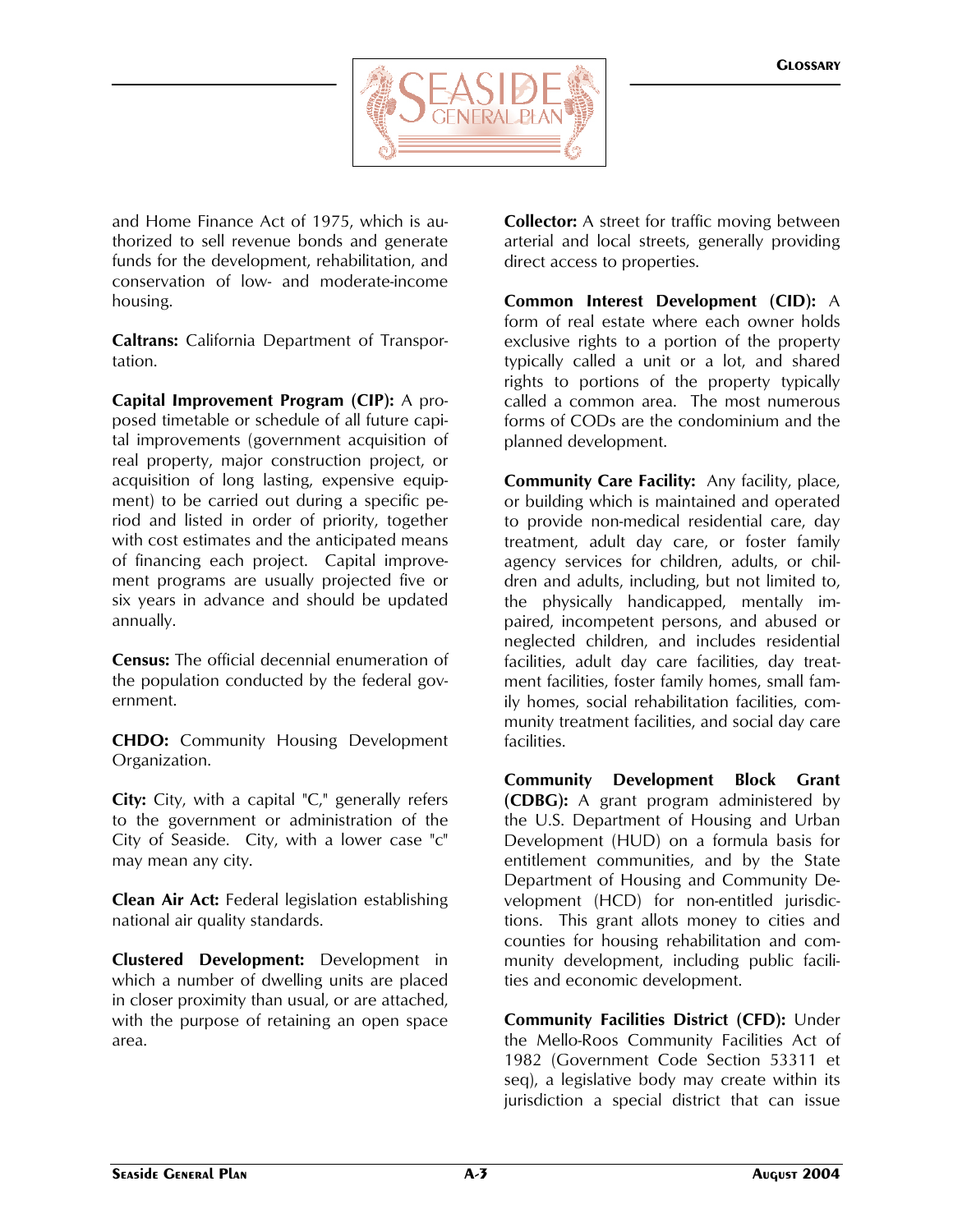

tax-exempt bonds for the planning, design, acquisition, construction, and/or operation of public facilities, as well as provide public services to district residents. Special tax assessments levied by the district are used to repay the bonds.

**Community Noise Equivalent Level (CNEL):** The average equivalent sound level during a 24-hour day, obtained after addition of five decibels to sound levels in the evening from 7 p.m. to 10 p.m. and after addition of 10 decibels to sound levels in the night after 10 p.m. and before 7 a.m. See also "A-Weighted Decibel."

**Community Redevelopment Agency (CRA):** A local agency created under California Redevelopment Law, or a local legislative body which has elected to exercise the powers granted to such an agency, for the purpose of planning, developing, replanning, redesigning, clearing, reconstructing, and/or rehabilitating all or part of a specified area with residential, commercial, industrial, and/or public (including recreational) structures and facilities. The redevelopment agency's plans must be compatible with adopted community General Plans.

**Compatibility:** The characteristics of different uses or activities that permit them to be located near each other in harmony and without conflict. The designation of permitted and conditionally permitted uses in zoning districts is intended to achieve compatibility within the district. Some elements affecting compatibility include: intensity of occupancy as measured by dwelling units per acre; pedestrian or vehicular traffic generated; volume of goods handled; and such environmental effects as noise, vibration, glare, air pollution, or the presence of hazardous materials. On the other hand, many aspects of compatibility are based on personal preference and are

much harder to measure quantitatively, at least for regulatory purposes.

**Condominium:** A building, or group of buildings, in which units are owned individually, and the structure, common areas and facilities are owned by all the owners on a proportional, undivided basis.

**Congestion Management Plan (CMP):** A mechanism employing growth management techniques, including traffic level of service requirements, development mitigation programs, transportation systems management, and capital improvement programming, for the purpose of controlling and/or reducing the cumulative regional traffic impacts of development. AB 1791, effective August 1, 1990, requires all cities, and counties that include urbanized areas, to adopt and annually update a Congestion Management Plan.

**Congregate Care Housing:** Generally defined as age segregated housing built specifically for the elderly which provides services to its residents, the minimum of which is usually an on-site meal program, but which may also include housekeeping, social activities, counseling, and transportation. There is generally a minimum health requirement for acceptance into a congregate facility as most do not offer supportive health care services, thus differing from a nursing home. Residents usually have their own bedrooms and share common areas such as living rooms, dining rooms, and kitchens; bathrooms may or may not be shared.

**Conservation:** The management of natural resources to prevent waste, destruction or neglect.

**Cooperative:** A group of dwellings or an apartment building that is jointly owned by the residents, the common ownership includ-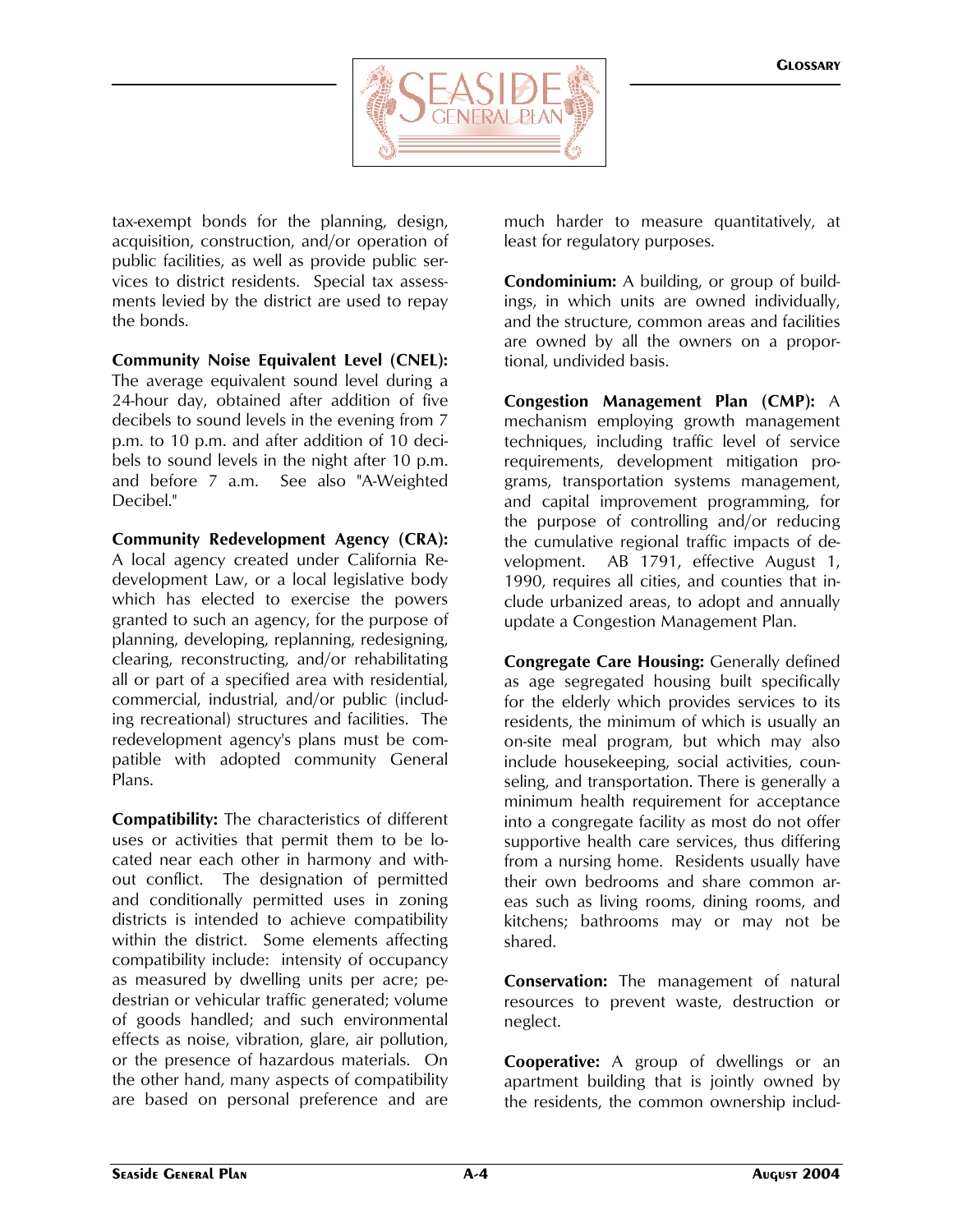

ing the open space and all other parts of the property. The purchase of stock entitles the buyer to sole occupancy, but not the individual ownership of a specified unit.

**Council of Governments (COG):** A regional planning and review authority whose membership includes representation from all communities in the designated region. The Association of Monterey Bay Area Governments (AMBAG) is an example of a COG for the Central California area.

**Coverage:** The proportion of the area of the footprint of a building in relation to the area of the lot on which its stands.

**CRA:** Community Redevelopment Agency.

**Critical Movement:** Any of the through or turning movements at an intersection that determine the allocation of green signal time.

**Cumulative Impact:** As used in CEQA, the total impact resulting from the accumulated impacts of individual projects or programs over time.

## **D**

**Day-Night Average Level (Ldn):** The average equivalent sound level during a 24-hour day, obtained after addition of 10 decibels to sound levels in the night after 10 p.m. and before 7 a.m. See also "Community Noise Equivalent Level."

**Decibel (dB):** A unit for describing the amplitude of sound, as it is heard by the human ear. See also "A-Weighted Decibel," "Community Noise Equivalent Level," and "Day-Night Average Level."

**Dedication:** The turning over by an owner or developer of private land for public use, and the acceptance of land for such use by the governmental agency having jurisdiction over the public function for which it will be used. Dedications for roads, parks, school sites, or other public uses often are made conditions for approval of a development by a city.

**Density:** The number of dwelling units per unit of land; for the purposes of this General Plan density is the number of dwelling units per net acre of land (du/acre), exclusive of existing or proposed streets and rights-of-way. Thus, the density of a development of 100 units occupying 20 net acres is 5.0 units per net acre.

**Density Bonus:** The allocation of development rights as required by State law that allow a parcel to be developed at a higher residential density than the maximum for which the parcel is designated, in exchange for the provision of a certain percentage of those units as affordable.

**Density Transfer:** A way of retaining open space by concentrating densities, usually in compact areas adjacent to existing urbanization and utilities, while leaving unchanged historic, sensitive, or hazardous areas.

**Developer:** An individual or business that prepares raw land for the construction of buildings or causes to be built physical building space for use primarily by others, and in which the preparation of the land or the creation of the building space is in itself a business and is not incidental to another business or activity.

**Development:** The division of a parcel of land into two or more parcels; the construction, reconstruction, conversion, structural alteration, relocation or enlargement of any structure; any mining, excavation, landfill or land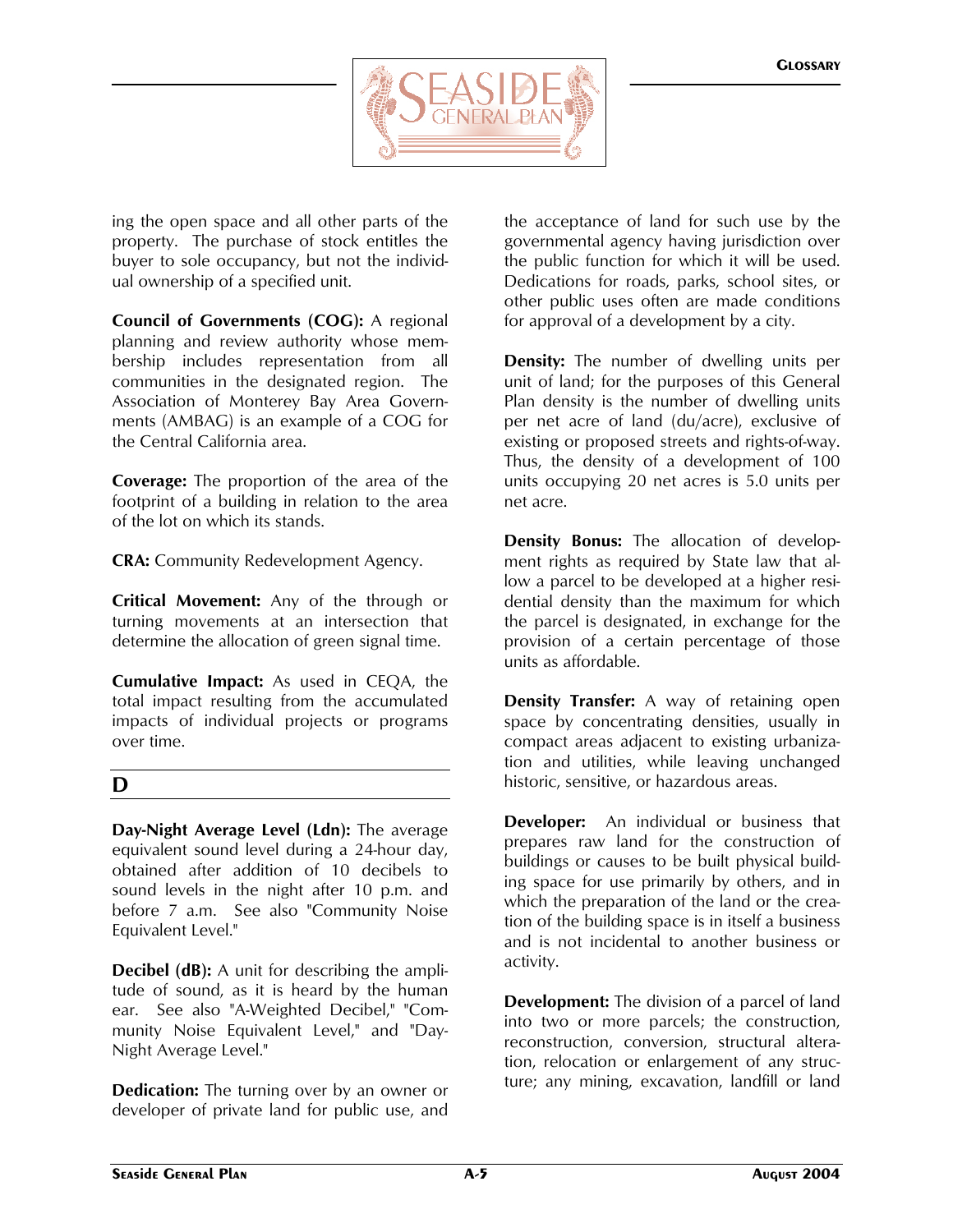

disturbance, and any use or extension of the use of land.

**Development Impact Fees:** A fee or charge imposed on developers to pay for the costs to the City of providing services to a new development.

**Development Phasing Program:** A program which establishes the requirement that the issuance of building and grading permits shall be phased in a manner that assures implementation of required transportation or other improvements within the City. However, through the CEQA process, the City may tie the phasing of development to improvements outside of the City as mitigation measures/conditions of approval for projectgenerated traffic impact fees.

**Development Plan:** A plan, to scale, showing uses and structures proposed for a parcel or multiple parcels of land. It includes lot lines, streets, building sites, public open space, buildings, major landscape features and locations of proposed utility services.

**Development Rights:** The right to develop land by a land owner who maintains feesimple ownership over the land or by a party other than the owner who has obtained the rights to develop. Such rights usually are expressed in terms of density allowed under existing zoning. For example, one development right may equal one unit of housing or may equal a specific number of square feet of gross floor area in one or more specified zone districts.

**Domestic water; potable water:** Water that has undergone adequate treatment and is considered suitable for human drinking and cooking uses.

**Dwelling:** A structure or portion of a structure used exclusively for human habitation.

**Dwelling, Multi-Family:** A building containing two or more dwelling units for the use of individual families maintaining households; an apartment or condominium building is an example of this dwelling unit type.

**Dwelling, Single-Family Attached:** A dwelling attached to one or more other dwellings by a common vertical wall; duplexes and townhomes are examples of this dwelling unit type.

**Dwelling, Single-Family Detached:** A dwelling, not attached to any other dwelling, which is designed for and occupied by not more than one household and is surrounded by open space or yards.

**Dwelling Unit:** One or more rooms, designed, occupied or intended for occupancy as separate living quarters, with cooking, sleeping and sanitary facilities provided within the unit.

### **E**

**Easement:** A grant of one or more of the property rights by the property owner to and/or for use by the public, a corporation, or another person or entity.

**Economic Base:** The production, distribution and consumption of goods and services within a planning area.

**Element:** A division of the General Plan referring to a topic area for which goals, policies, and programs are defined (e.g., land use, housing, circulation).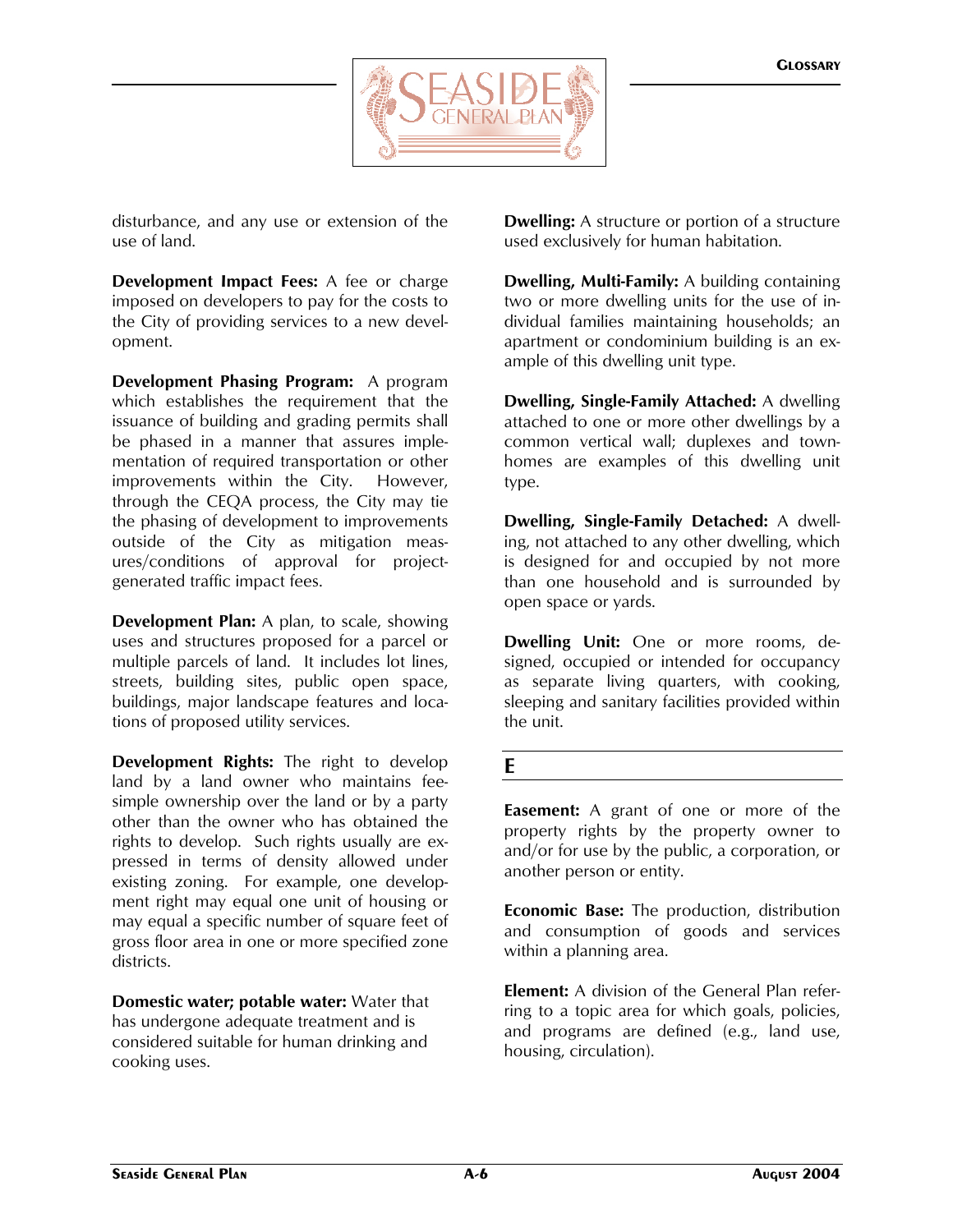

**Eminent Domain:** The authority of a government to take, or to authorize the taking of, with compensation, private property for public use.

**Endangered Species:** A species of animal or plant is considered to be endangered when its prospects for survival and reproduction are in immediate jeopardy from one or more causes.

**Environment:** The sum of all external conditions and influences affecting the life, development and, ultimately, the survival of an organism.

**Environmental Impact Report (EIR):** A report, as prescribed by the California Environmental Quality Act (CEQA), on the effect of a development proposal and other major actions which significantly affect the environment.

**Exaction:** A contribution or payment required as an authorized precondition for receiving a development permit; usually refers to mandatory dedication (or fee in lieu of dedication) requirements found in many subdivision regulations.

## **F**

**Fault:** A fracture in the earth's crust forming a boundary between rock masses that have shifted.

**Fault, Active:** A fault that has moved within the last 11,000 years and which is likely to move again within the next 100 years.

**Fault, Inactive:** A fault which shows no evidence of movement in the last 11,000 years and no potential for movement in the relatively near future.

**Fault, Potentially Active:** A fault that last moved within the Quaternary Period (the last 2,000,000 to 11,000 years) before the Holocene Epoch (11,000 years to the present); or a fault which, because it is judged to be capable of ground rupture or shaking, poses an unacceptable risk for a proposed structure.

**FEMA:** Federal Emergency Management Agency.

**FHWA:** Federal Highway Administration.

**Finding(s):** The result(s) of an investigation and the basis upon which decisions are made. Findings are used by government agents and bodies to justify action taken by the entity.

**Fire Flow:** A rate of water flow that should be maintained to halt and reverse the spread of a fire.

**Flood Insurance Rate Map (FIRM):** For each community, the official map on which the Federal Insurance Administration has delineated areas of special flood hazard and the risk premium zones applicable to that community.

**Flood Plain:** A lowland or relatively flat area adjoining the banks of a river or stream which is subject to a one percent or greater chance or flooding in any given year (i.e., 100-year flood).

**Flood, Regulatory Base:** Flood having a one percent chance of being equaled or exceeded in any given year (100-year flood).

**Floodway:** The channel of a watercourse or river, and portions of the flood plain adjoining the channel, which are reasonably required to carry and discharge the base flood of the channel.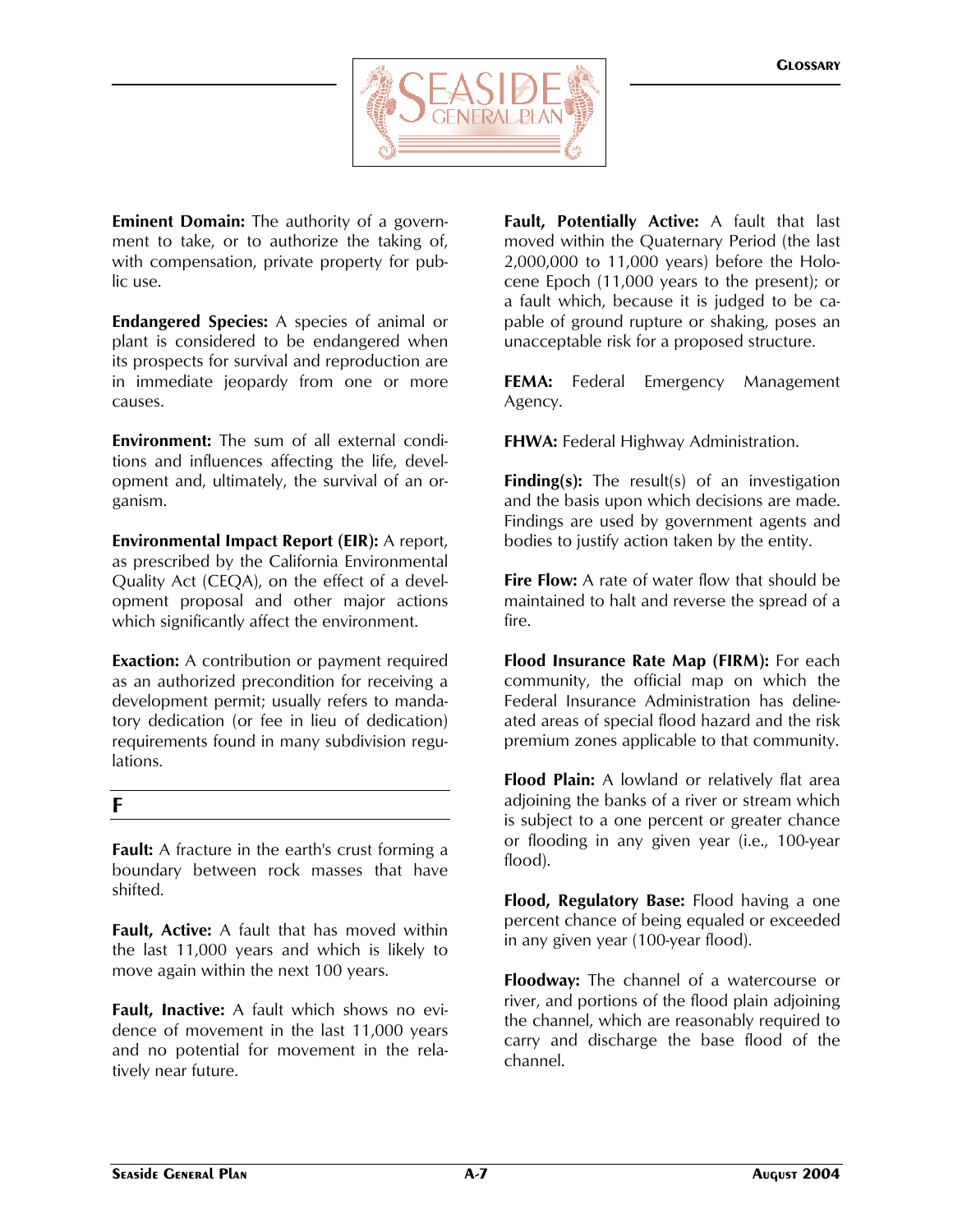

**Floor Area Ratio (FAR):** The ratio between the total gross floor area of all buildings on a lot and the total land area of that lot; usually expressed as a numerical value (e.g., a building having 5,000 square feet of gross floor area located on a lot of 10,000 square feet in area has a floor area ratio of 0.5, sometimes also designated as a FAR of 0.5:1).

**FmHA:** Farmers Home Administration.

## **G**

**General Aviation Facility:** A facility that handles all types of aviation other than that performed by air carriers (airlines) and the military.

**General Plan:** A legal document which takes the form of a map and accompanying text adopted by the local legislative body. The plan is a compendium of policies regarding the long-term development of a jurisdiction. The state requires the preparation of seven elements or divisions as part of the plan: land use, housing, circulation, conservation, open space, noise, and safety. Additional elements pertaining to the unique needs of an agency are permitted.

**Goal:** The ultimate purpose of an effort stated in a way that is general in nature and immeasurable; a broad statement of intended direction and purpose (e.g., "A balance of land use types within the city").

**Grade:** The degree of rise or descent of a sloping surface.

**Greenbelt:** An open area which may be cultivated or maintained in a natural state surrounding development or used as a buffer between land uses or to mark the edge of an urban or developed area.

**Ground Failure:** Mudslide, landslide, liquefaction or the compaction of soils due to ground shaking from an earthquake.

**Ground Shaking:** Ground movement resulting from the transmission of seismic waves during an earthquake.

**Groundwater:** The supply of fresh water under the ground surface in an aquifer or soil that forms a natural reservoir.

**Group Quarters:** A facility which houses groups of unrelated persons not living in households (U.S. Census definition). Examples of group quarters include institutions, dormitories, shelters, military quarters, assisted living facilities and other quarters, including single-room occupancy (SRO) housing, where 10 or more unrelated individuals are housed.

**Growth Management:** Techniques used by government to control the rate, amount and type of development.

## **H**

**Habitat:** The physical location or type of environment in which an organism or biological population lives or occurs.

**HCD:** State Department of Housing and Community Development.

**HDC:** Non-profit Housing Development Corporation.

**HOME:** Home Investment Partnership Act.

**HOPE:** Homeownership for People Everywhere.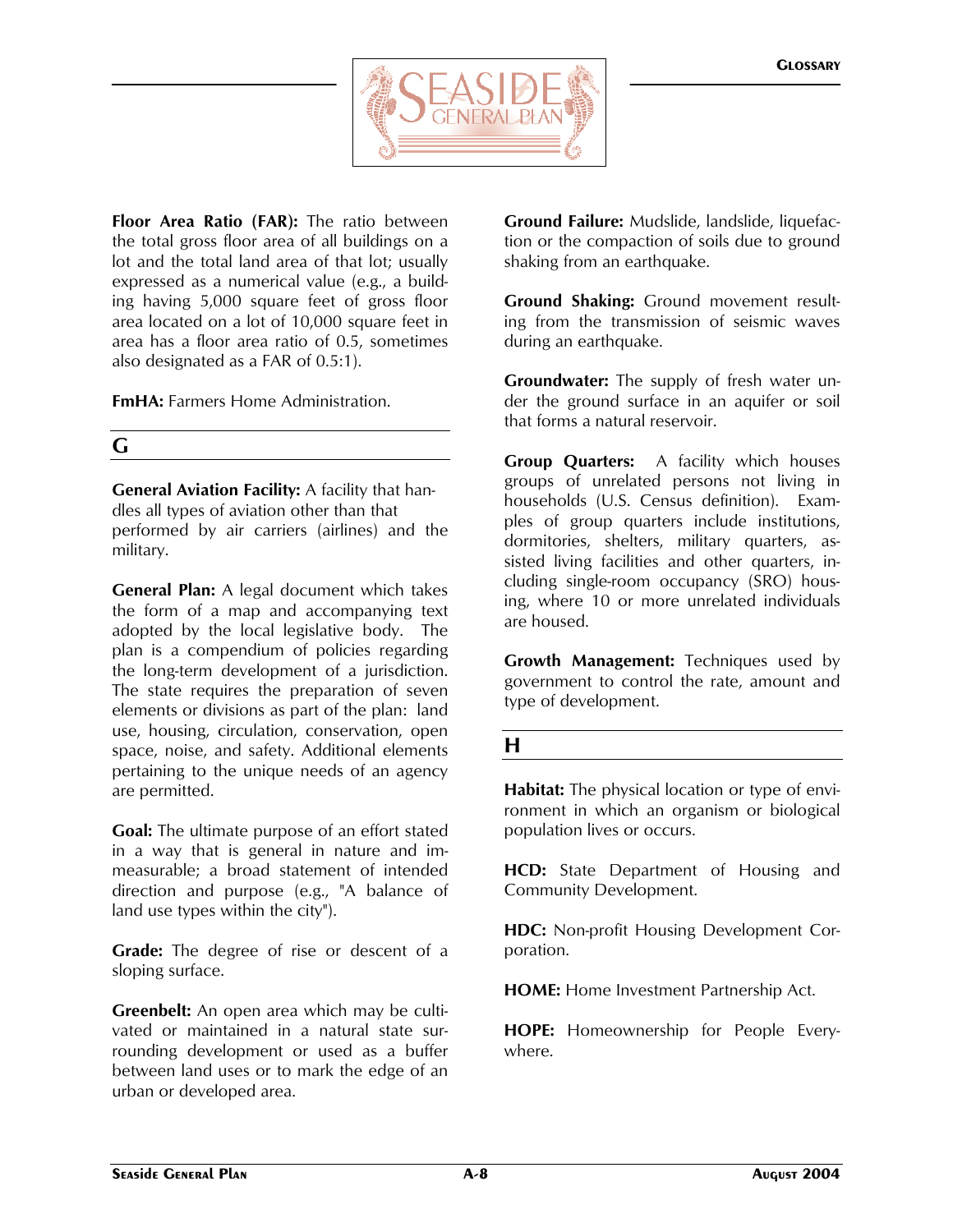

**Hazardous Materials:** An injurious substance, including pesticides, herbicides, toxic metals and chemicals, liquefied natural gas, explosives, volatile chemicals and nuclear fuels.

**Historic Area:** A district, zone or site designated by local, state or federal authorities within which buildings, structures and places are of basic and vital importance due to their association with history, or their unique architectural style and scale, and therefore should be preserved and/or developed in accord with a fixed plan.

**Household:** According to the Census, a household is all persons living in a dwelling unit whether or not they are related. Both a single person living in an apartment and a family living in a house are considered households.

**Household Income:** The total income of all the people living in a household. Households are usually described as very low income, low income, moderate income, and upper income for that household size, based on their position relative to the county median income.

**Housing Affordability:** Based on State and Federal standards, housing is affordable when the housing costs are no more than 30 percent of household income.

**Housing Payment:** For ownership housing, this is defined as the mortgage payment, property

taxes, and insurance and utilities. For rental housing this is defined as rent and utilities.

**HUD:** U.S. Department of Housing and Urban Development.

**Human Services:** The programs which are provided by the local, state, or federal government to meet the health, welfare, recreational, cultural, educational, and other special needs of its residents.

#### **I**

**ILS:** Instrument Landing System.

**Implementation Measure:** An action, procedure, program, or technique that carries out General Plan policy.

**Income Categories:** Four categories for classifying households according to income based on the median income for each county. The categories are as follows: Very Low (0-50% of county median); Low (50-80% of county median); Moderate (80-120% of county median); and Upper (over 120% of county median).

**Infrastructure:** The physical systems and services which support development and population, such as roadways, railroads, water, sewer, natural gas, electrical generation and transmission, telephone, cable television, storm drainage, and others.

**Intensity:** A measure of the amount or level of development often expressed as the ratio of building floor area to lot area (floor area ratio) for commercial, business, and industrial development, or dwelling units per acre of land for residential development (also called "density"). For the purposes of this General Plan, the intensity of non-residential development is described through the use of floor area ratio and building floor area square footage.

**Intersection:** Where two or more roads cross at grade.

**Issue:** A problem, constraint, or opportunity which becomes the basis for community action.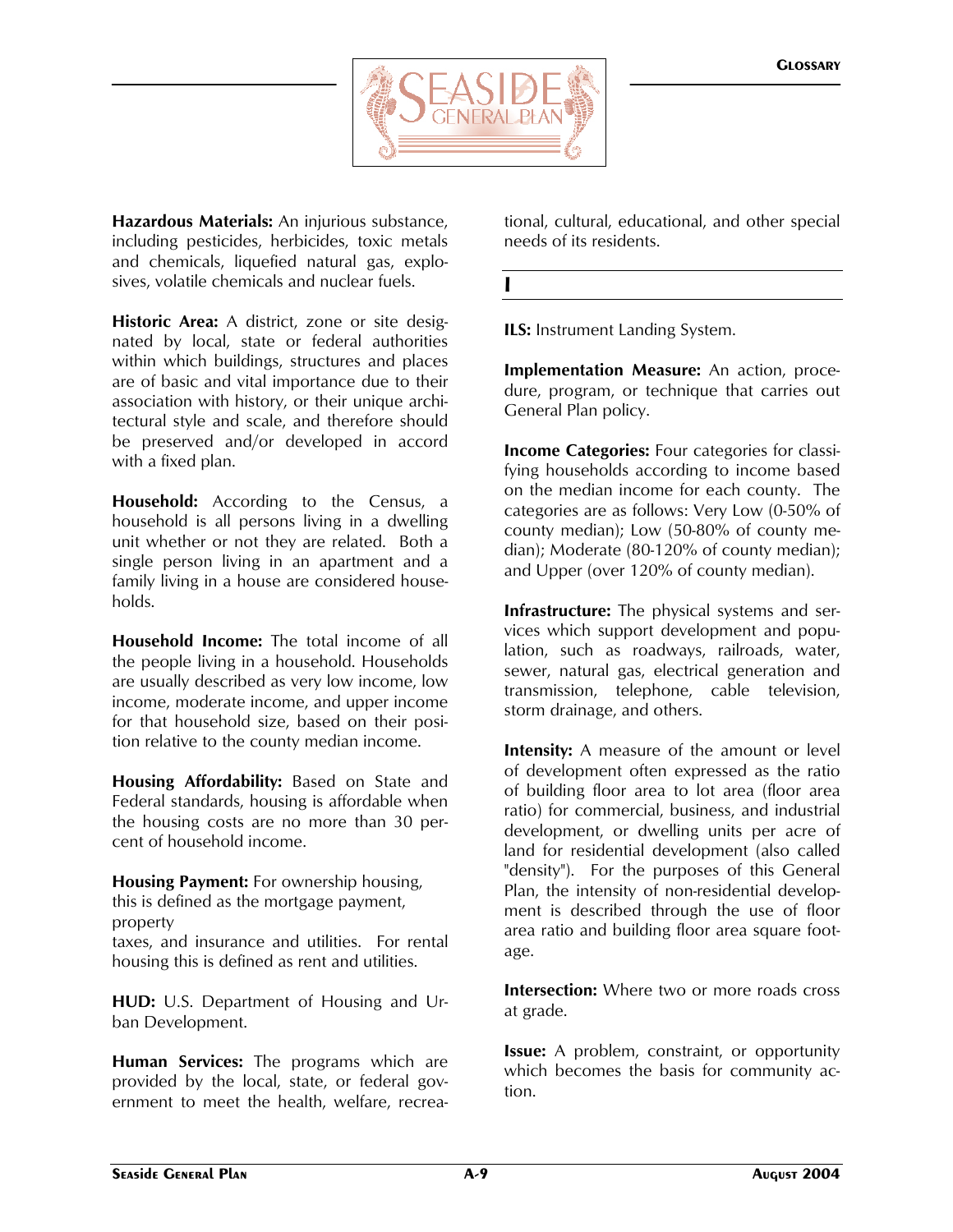

## **J**

**Jobs/Housing Balance; Jobs/Housing Ratio:** The jobs/housing ratio divides the number of jobs in an area by the number of housing units. A ratio of 1:1 (1.0) means that a community has an equal number of jobs as housing. A ratio greater than 1.0 typically indicates a net in-commute of employed persons; less than 1.0 a net out-commute of employed persons. However, in communities with an average of more than one wage earner per household, a ratio of 1.5 or 1.75 may be considered balanced.

**Joint Powers Authority (JPA):** A legal arrangement that enables two or more units of government to share authority in order to plan and carry out a specific program or set of programs that serves both units.

### **L**

**Landscaping:** Planting, including, but not limited to, trees, shrubs, and ground covers, suitably designed, selected, installed, and maintained to enhance a site or right-of-way.

**Land Use:** A description of how land is occupied or used.

**Land Use Plan:** A plan showing the existing and proposed location, extent and intensity of development of land to be used in the future for varying types of residential, commercial, industrial, agricultural, recreational and other public and private purposes or combination of purposes.

**Landslide:** A general term for a falling or sliding mass of soil or rocks.

**LIHPRHA:** Low Income Housing Preservation and Resident Homeownership.

**Liquefaction:** A process by which water-saturated granular soils transform from a solid to a liquid state due to groundshaking. This phenomenon usually results from shaking from energy waves released in an earthquake.

**Local Agency Formation Commission (LAFCO):** A five or seven-member commission within each county that reviews and evaluates all proposals for formation of special districts, incorporation of cities, annexation to special districts or cities, consolidation of districts, and merger of districts with cities. Each county's LAFCO is empowered to approve, disapprove, or conditionally approve such proposals.

**Local Street:** A street providing direct access to properties and designed to discourage through-traffic.

**Lot:** The basic unit of land development. A designated parcel or area of land established by plat, subdivision, or as otherwise permitted by law, to be used, developed or built upon as a unit.

**LOS:** Level of Service of roadway and intersection operations.

### **M**

**Manufactured Housing:** Residential structures that are constructed entirely in the factory, and which since June 15, 1976, have been regulated by the federal Manufactured Home Construction and Safety Standards Act of 1974 under the administration of the U.S. Department of Housing and Urban Development (HUD).

**Median Income:** The annual income for each household size which is defined annually by the Federal Department of Housing and Ur-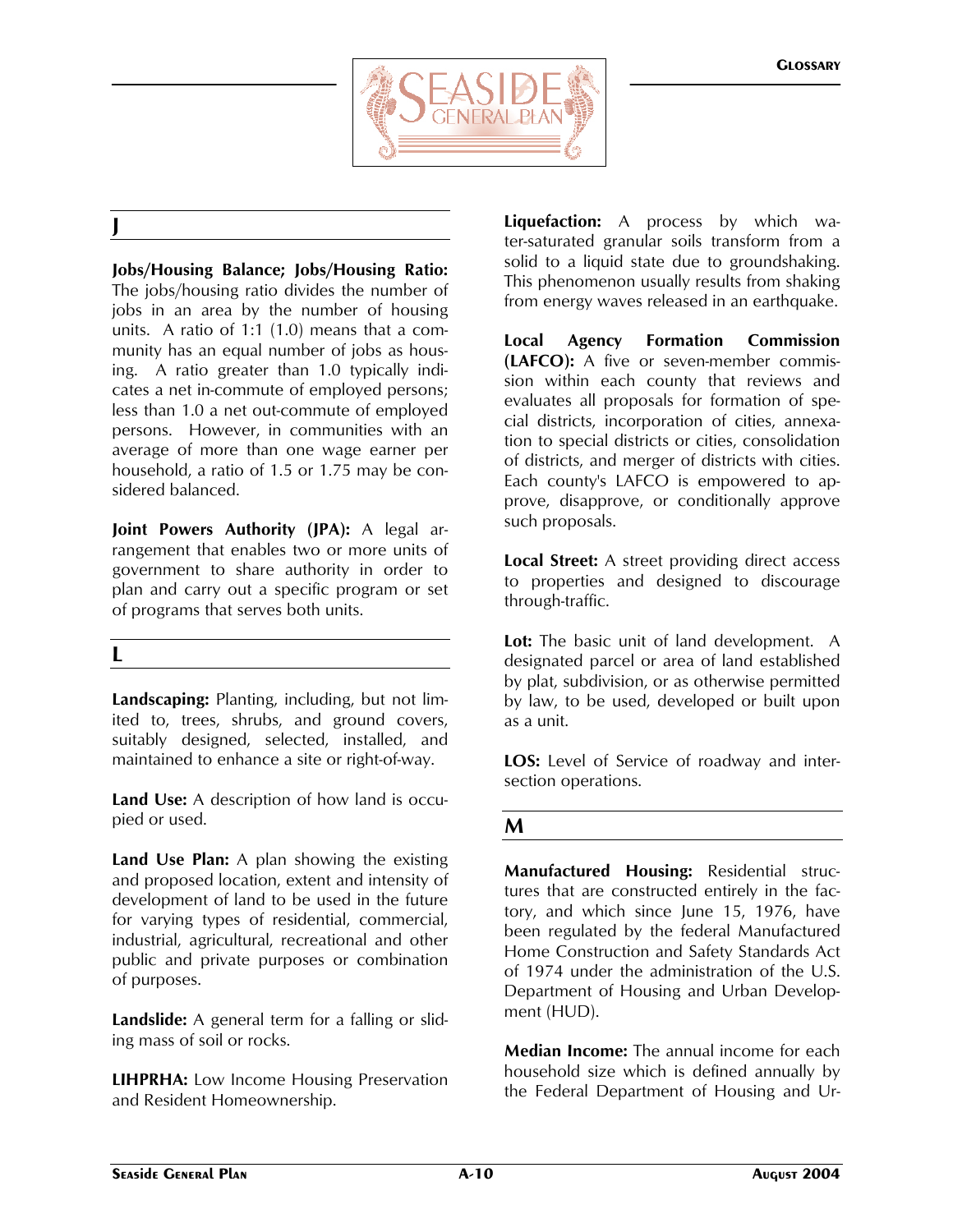

ban Development. Half of the households in the region have incomes above the median and half are below.

**Mineral Resource:** Land on which known deposits of commercially viable mineral or aggregate deposits exist. This designation is applied to sites determined by the State Division of Mines and Geology as being a resource of regional significance, and is intended to help maintain the quarrying operations and protect them from encroachment of incompatible land uses.

**Mining:** The act or process of extracting resources, such as coal, oil, or minerals, from the earth.

**Mitigate:** To ameliorate, alleviate, or avoid to the extent reasonably feasible.

**Mobile Home:** A structure, transportable in one or more sections, at least 8 feet in width and 32 feet in length, built on a permanent chassis, and is designed to be used as a dwelling unit, with or without a permanent foundation when connected to the required utilities.

**Modular Unit:** A factory-fabricated, transportable building or major component designed for use by itself or for incorporation with similar units into a structure for residential, commercial, educational, or industrial use. Differs from mobile homes and manufactured housing by (in addition to lacking an integral chassis or permanent hitch to allow future movement) being subject to California housing law design standards. California standards are more restrictive than federal standards in some respects (e.g., plumbing and energy conservation). Also called Factory-built Housing and regulated by State law of that title.

# **N**

**National Environmental Policy Act (NEPA):** An act passed in 1974 establishing federal legislation for national environmental policy, a council on environmental quality, and the requirements for environmental impact statements.

**National Flood Insurance Program:** A federal program which authorizes the sale of federally subsidized flood insurance in communities where such flood insurance is not available privately.

**National Historic Preservation Act:** A 1966 federal law that established a National Register of Historic Places and the Advisory Council on Historic Preservation, and which authorized grants-in-aid for preserving historic properties.

**New Urbanism:** An international planning movement to reform the design of the built environment in order to raise quality of life and standard of living by creating better places to live. New urbanism involves "placemaking", a reordering of the built environment to promote the creation and restoration of diverse, walkable, compact, mixed use communities containing housing, work places, shops, entertainment, schools, parks, and civic facilities essential to the daily lives of residents within easy walking distance (within 10 minutes or approximately  $\frac{1}{4}$  mile) of each other. Also referred to as *Traditional Neighborhood Development*, new urbanist communities provide a mix of well designed uses and a variety of housing types within easy walking distance of a discernible center. Higher density development is generally at the center with progressively less intense development at the edge. Connectivity between uses is provided via an interconnected network of roadways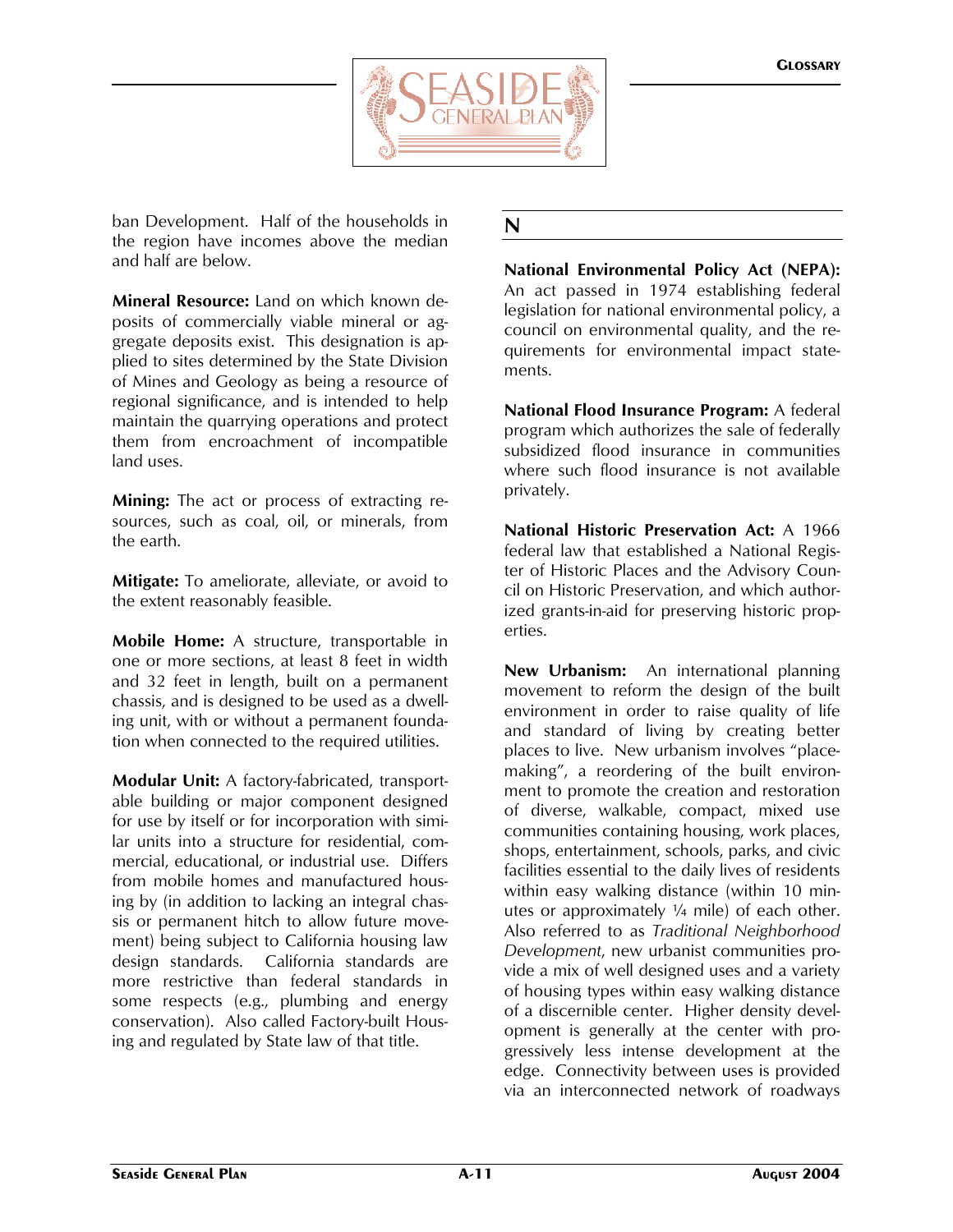

and bicycle and pedestrian trails. Sustainable development and alternative modes of transportation are also encouraged by New Urbanism.

**Noise:** Any undesired audible sound.

**Noise Exposure Contours:** Lines drawn about a noise source indicating constant energy levels of noise exposure. CNEL and Ldn are the metrics utilized to describe community noise exposure.

**Non-Attainment:** The condition of not achieving a desired or required level of performance. Frequently used in reference to air quality.

**Non-Conforming Use:** A use that was valid when brought into existence, but by subsequent regulation becomes no longer conforming. "Non-conforming use" is a generic term and includes (1) non-conforming structures (by virtue of size, type of construction, location on land, or proximity to other structures), (2) non-conforming use of a conforming building, (3) non-conforming use of a non-conforming building, and (4) non-conforming use of land. Thus, any use lawfully existing on a piece of property that is inconsistent with a new or amended General Plan, and that is a violation of a zoning ordinance amendment subsequently adopted in conformance with the General Plan, will be a non-conforming use.

**Non-Domestic Water:** Water consisting of, but not limited to, a combination of treated wastewater and intercepted surface stream flow, supplemented by other waters including potable water.

**NPDES:** National Pollutant Discharge Elimination System.

# **O**

**Open Space:** Any parcel or area of land or water essentially unimproved and set aside, designated, dedicated or reserved for public or private use or enjoyment.

**Ordinance:** A law or regulation set forth and adopted by a governmental authority, usually a city or county.

**Overdrafting:** Groundwater pumping that results in a net decrease in the amount of water stored in an underground formation because water is being removed faster than the supply is replenished by rain, or other forms of recharge.

**Overcrowding:** As defined by the Census, a household with greater than 1.01 persons per room, excluding bathrooms, kitchens, hallways, and porches.

**Oxidant:** The product of photochemical reactions in the atmosphere between reactive organic gases and oxides of nitrogen.

**Ozone:** An oxidant, 0<sub>3</sub>, that makes up the largest single portion of smog.

### **P**

**Parcel:** A lot or tract of land.

**Particulate:** A minute, separate airborne particle of such materials as dust, smoke and pollen.

**Planning and Research, Office of (OPR):** A governmental division of the State of California which has among its responsibilities the preparation of a set of guidelines for use by local jurisdictions in drafting General Plans.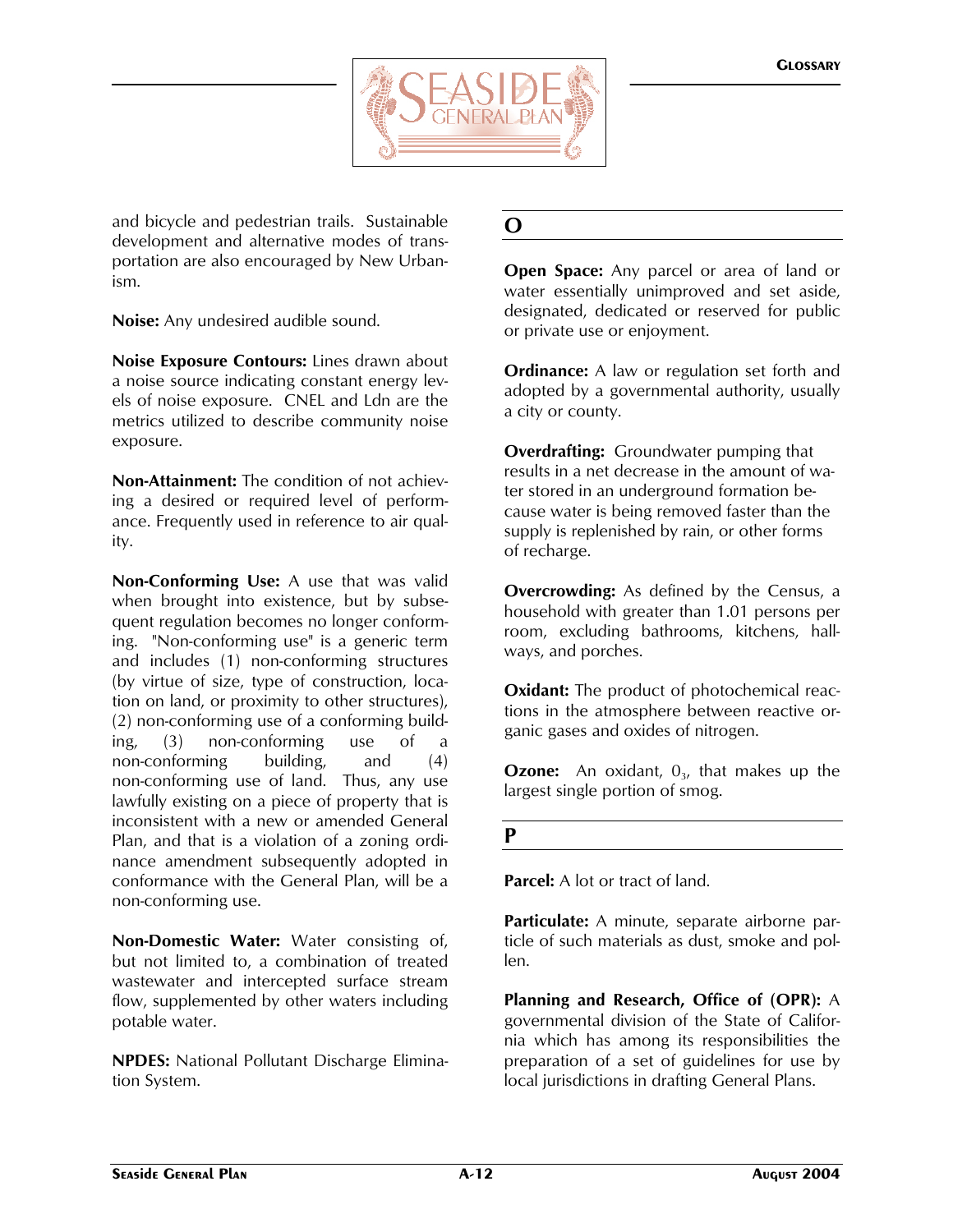

**Planning Area:** The planning area is the land area addressed by the General Plan. The planning area boundary may coincide with the Sphere of Influence, which encompasses land both within the City limits and potentially annexable land, or may encompass land both within the City limits and in the surrounding area that relates to the City's long-range planning.

**Planning Commission:** A body, usually having five or seven members, created by a city or county in compliance with California law (Section 65100) which requires the assignment of the planning functions of the city or county to a planning department, planning commission, hearing officers, and/or the legislative body itself, as deemed appropriate by the legislative body.

**Policy:** Statements guiding action and implying clear commitment found within each element of the General Plan (e.g., "Provide incentives to assist in the development of affordable housing").

**Pollution:** The presence of matter or energy whose nature, location, or quantity produces undesired environmental effects.

**Program:** A coordinated set of specific measures and actions (e.g., zoning, subdivision procedures, and capital expenditures) the local government intends to use in carrying out the policies of the General Plan.

# **Q**

**Quimby Act:** State legislation allowing cities and counties to require the dedication of parkland or charge park dedication fees.

# **R**

**Recreation, Active:** A type of recreation or activity that requires the use of organized play areas including, but not limited to, softball, baseball, football and soccer fields, tennis and basketball courts and various forms of children's play equipment.

**Recreation, Passive:** Type of recreation or activity that does not require the use of organized play areas.

**Redevelopment:** Redevelopment, under the California Community Redevelopment Law, is a process with the authority, scope, and financing mechanisms necessary to provide stimulus to reverse current negative business trends, remedy blight, provide job development incentives, and create a new image for a community. It provides for the planning, development, redesign, clearance, reconstruction, or rehabilitation, or any combination of these, and the provision of public and private improvements as may be appropriate or necessary in the interest of the general welfare. In a more general sense, redevelopment is a process in which existing development and use of land is replaced with newer development and/or use.

**Regional:** Pertaining to activities or economies at a scale greater than that of a single jurisdiction, and affecting a broad homogeneous area.

**Regulation:** A rule or order prescribed for managing government.

**Rehabilitation:** The upgrading of a building in previously dilapidated or substandard condition, for human habitation or use.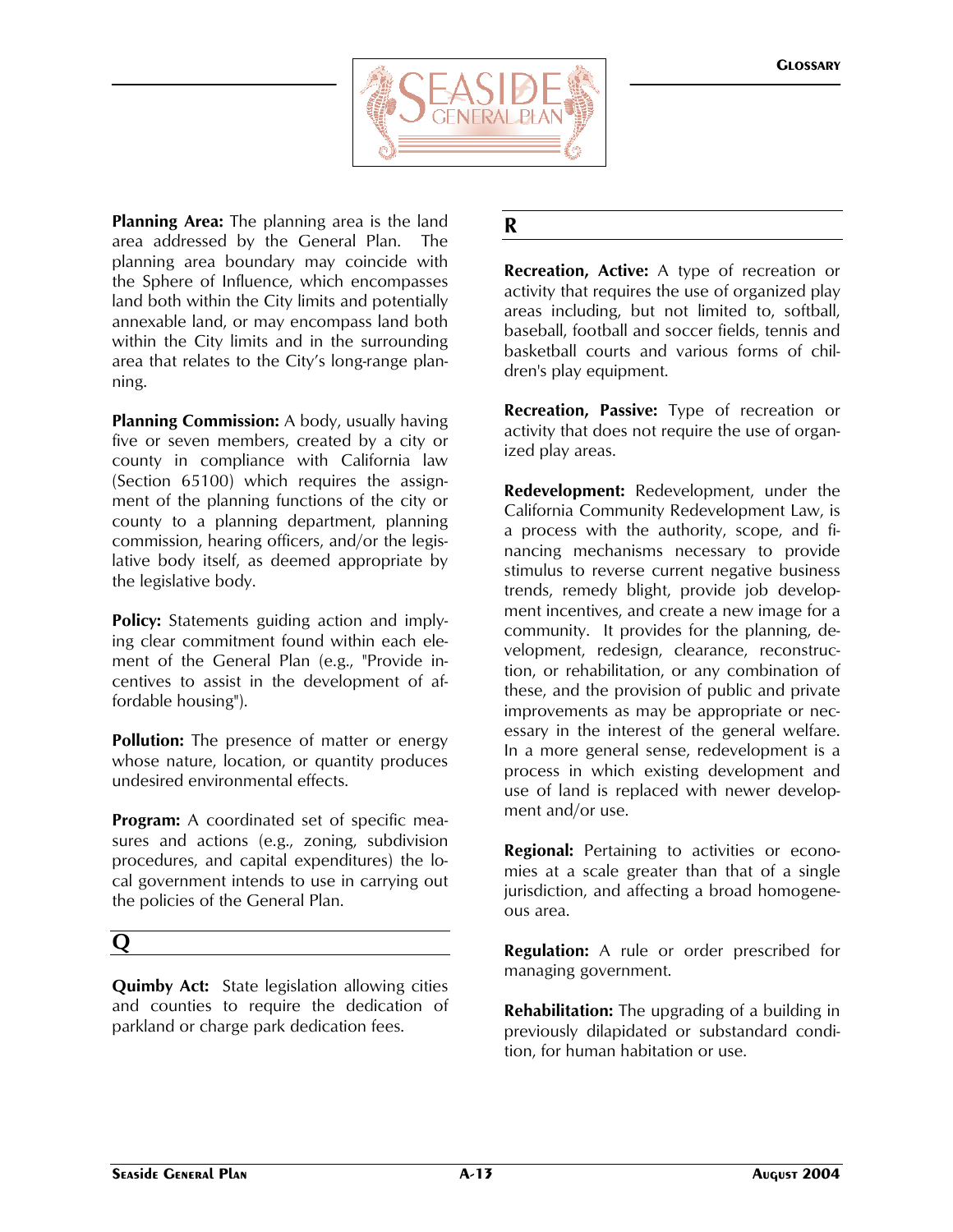

**Restoration:** The replication or reconstruction of a building's original architectural features, usually describing the technique of preserving historic buildings.

**Retrofit:** To add materials and/or devices to an existing building or system to improve its operation, safety, or efficiency. Buildings have been retrofitted to use solar energy and to strengthen their ability to withstand earthquakes, for example.

**Rezoning:** An amendment to the map and/or text of a zoning ordinance to effect a change in the nature, density, or intensity of uses allowed in a zoning district and/or on a designated parcel or land area.

**Right-of-Way:** A strip of land acquired by reservation, dedication, prescription or condemnation and intended to be occupied or currently occupied by a road, crosswalk, railroad, electric transmission lines, oil or gas pipeline, water line, sanitary or storm sewer, or other similar uses.

**Risk:** The danger or degree of hazard or potential loss.

## **S**

**Saltwater Intrusion:** The flow of saltwater into formerly fresh-water aquifers because of a change in pressure gradients usually caused by overdrafting.

**Sanitary Landfill:** The controlled placement of refuse within a limited area, followed by compaction and covering with a suitable thickness of earth and other containment material.

**Seiche:** An earthquake-generated wave in an enclosed body of water such as a lake, reservoir, or bay.

**Seismic:** Caused by or subject to earthquakes or earth vibrations.

**Sensitive Species:** Includes those plant and animal species considered threatened or endangered by the U.S. Fish and Wildlife Service and/or the California Department of Fish and Game according to Section 3 of the Federal Endangered Species Act. Endangered - any species in danger of extinction throughout all, or a significant portion of, its range. Threatened - a species likely to become an endangered species within the foreseeable future throughout all, or a portion of, its range. These species are periodically listed in the Federal Register and are, therefore, referred to as "federally listed" species.

**Septic System:** A sewage-treatment system that includes a settling tank through which liquid sewage flows and in which solid sewage settles and is decomposed by bacteria in the absence of oxygen. Septic systems are often used for individual-home waste disposal where an urban sewer system is not available.

**Sewer:** Any pipe or conduit used to collect and carry away wastewater from the generating source to a treatment plant or discharge outfall.

**Significant Effect:** A beneficial or detrimental impact on the environment. May include, but is not limited to, significant changes in an area's air, water, and land resources.

**Site:** A parcel of land used or intended for one use or a group of uses and having frontage on a public or an approved private street. A lot.

**Site Plan:** The development plan for one or more lots on which is shown the existing and proposed conditions of the lot including: topography, vegetation, drainage, flood plains,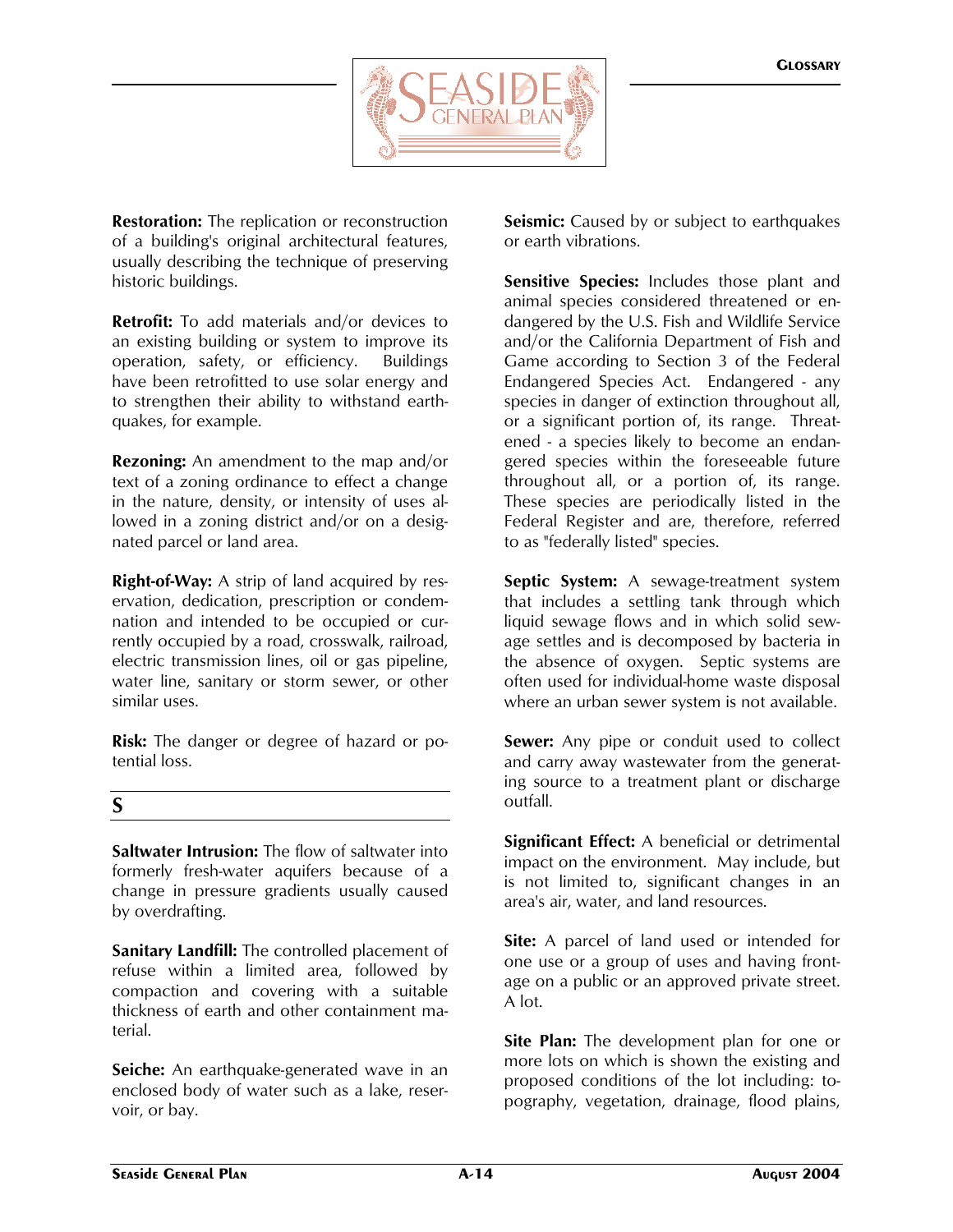

marshes and waterways; open spaces, walkways, means of ingress and egress, utility services, landscaping, structures and signs, lighting, and screening devices; any other information that reasonably may be required in order that an informed decision can be made by the approving authority.

**Slope:** Land gradient described as the vertical rise divided by the horizontal run, and expressed in percent.

**Soil:** The unconsolidated material on the immediate surface of the earth created by natural forces that serves as natural medium for growing land plants.

**Solar Access:** A property owner's right to have the sunlight shine on his/her land.

**Solid Waste:** Unwanted or discarded material, including garbage with insufficient liquid content to be free flowing, generally disposed of in land fills or incinerated.

**Special District:** A district created by act, petition or vote of the residents for a specific purpose with the power to levy taxes.

**Special Needs Groups:** Those segments of the population which have a more difficult time finding decent affordable housing due to special circumstances. Under State planning law, these special needs groups consist of the elderly, handicapped, large families, singleparent households, farmworkers and the homeless.

**Specific Plan:** Under Article 8 of the Government Code (Section 65450 et seq), a legal tool for detailed design and implementation of a defined portion of the area covered by a General Plan. A specific plan may include all detailed regulations, conditions, programs, and/or proposed legislation which may be

necessary or convenient for the systematic implementation of any General Plan element(s).

**Sphere of Influence:** The probable ultimate physical boundaries and service area of a local agency (city or district) as determined by the Local Agency Formation Commission (LAFCO) of the County.

**Standard Metropolitan Statistical Area (SMSA):** A county or group of contiguous counties which contains at least one city of 50,000 inhabitants or more, or twin cities of a combined population of at least 50,000.

**Standards:** (1) A rule or measure establishing a level of quality or quantity that must be complied with or satisfied. The California Government Code (Section 65302) requires that General Plans describe "standards". Examples of standards might include the number of acres of parkland per 1,000 population that the community will attempt to acquire and improve. (2) Requirements in a zoning ordinance that govern building and development as distinguished from use restrictions; for example, site-design regulations such as lot area, height limit, frontage, landscaping, and floor area ratio.

**Stationary Source:** A non-mobile emitter of pollution.

**Structure:** Anything constructed or erected which requires location on the ground (excluding swimming pools, fences, and walls used as fences).

**Subdivision:** The division of a lot, tract or parcel of land that is the subject of an application for subdivision.

**Subdivision Map Act:** Division 2 (Sections 66410 et seq) of the California Government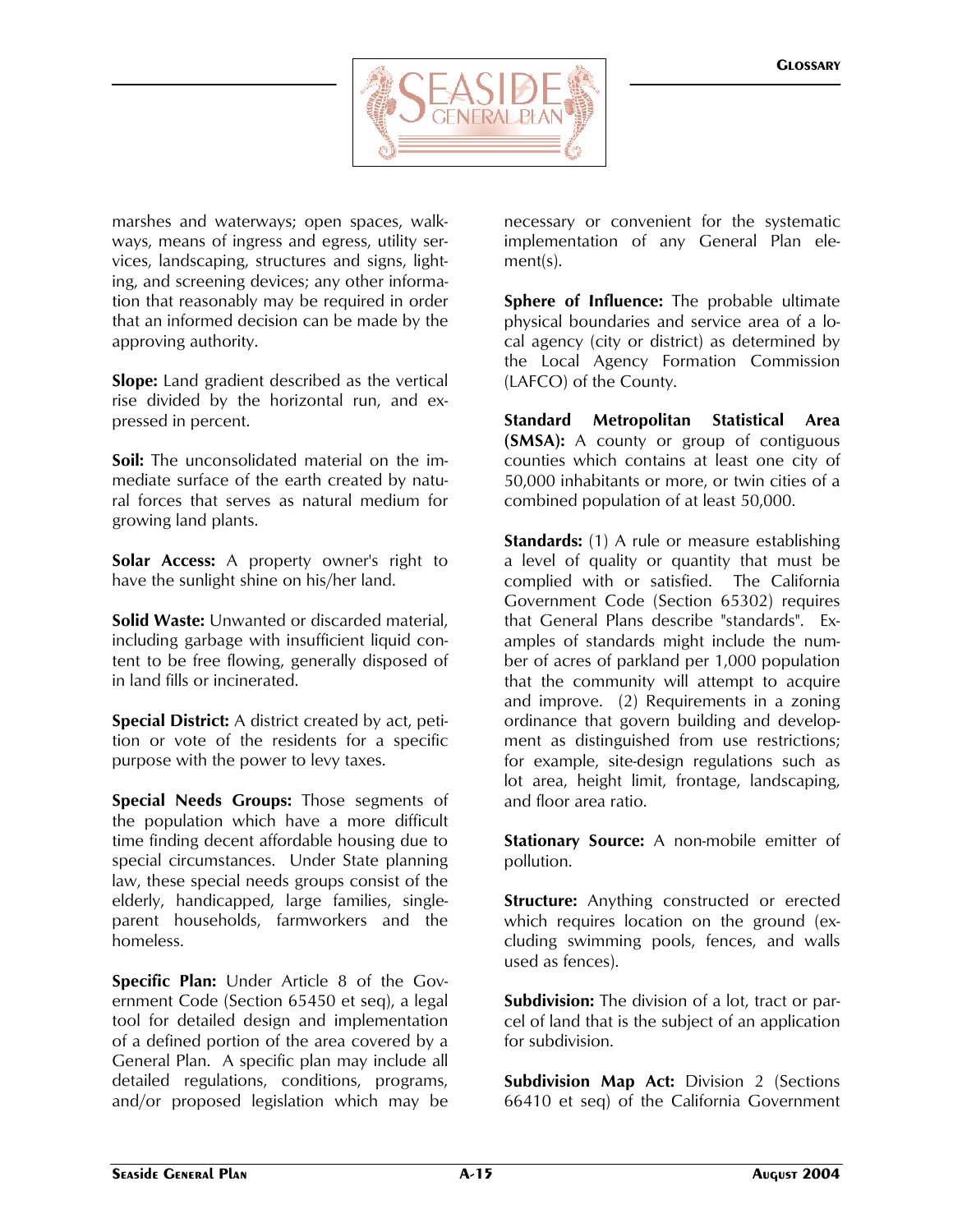

Code, this act vests in local legislative bodies the regulation and control of the design and improvement of subdivisions, including the requirement for tentative and final maps. (See "Subdivision.")

**Subsidence:** The sudden sinking or gradual downward settling and compaction of soil and other surface material with little or no horizontal motion. Subsidence may be caused by a variety of human and natural activity, including earthquakes.

**Subsidize:** To assist by payment of a sum of money or by the granting of terms or favors that reduce the need for monetary expenditures. Housing subsidies may take the forms of mortgage interest deductions or tax credits from federal and/or state income taxes, sale or lease at less than market value of land to be used for the construction of housing, payments to supplement a minimum affordable rent, and the like.

**Substantial:** Considerable in importance, value, degree, or amount.

**Survey:** The process of precisely ascertaining the area, dimensions and location of a piece of land.

**Sustainable Development/Sustainability:**  Development that has a minimal environmental impact and a has a respect for ecology and the natural environment. Sustainable development minimizes the use of finite fuels and natural resources. More local production is encouraged. Driving is minimized; walking is encouraged.

### **T**

**Topography:** Configuration of a surface, including its relief and the position of natural and man-made features.

**Traditional Neighborhood Development (TND):** Fully integrated, mixed use, pedestrian oriented development that creates a "sense of place". TND has a discernible center and a majority of schools and residences are within an easy walking distance (10 minutes or approximately  $\frac{1}{4}$  mile) of the center and each other. See *New Urbanism*.

**Transit:** The conveyance of persons or goods from one place to another by means of a local, public transportation system.

**Transportation Demand Management (TDM):** A strategy for reducing demand on the road system by reducing the number of vehicles using the roadways and/or increasing the number of persons per vehicle. TDM attempts to reduce the number of persons who drive alone on the roadway during the commute period and to increase the number in carpools, vanpools, buses and trains, walking, and biking. TDM can be an element of TSM (see below).

**Transportation Systems Management (TSM):** Individual actions or comprehensive plans to reduce the number of vehicular trips generated by or attracted to new or existing development. TSM measures attempt to reduce the number of vehicle trips by increasing bicycle or pedestrian trips or by expanding the use of bus, transit, carpool, vanpool, or other high occupancy vehicles.

**Trip:** A one-way journey that proceeds from an origin to a destination via a single mode of transportation; the smallest unit of movement considered in transportation studies. Each trip has one "production end," (or origin-often from home, but not always), and one "attraction end," (destination).

**Trip-Generation Rate:** The number of vehicle trips per acre, per 1,000 square feet of floor